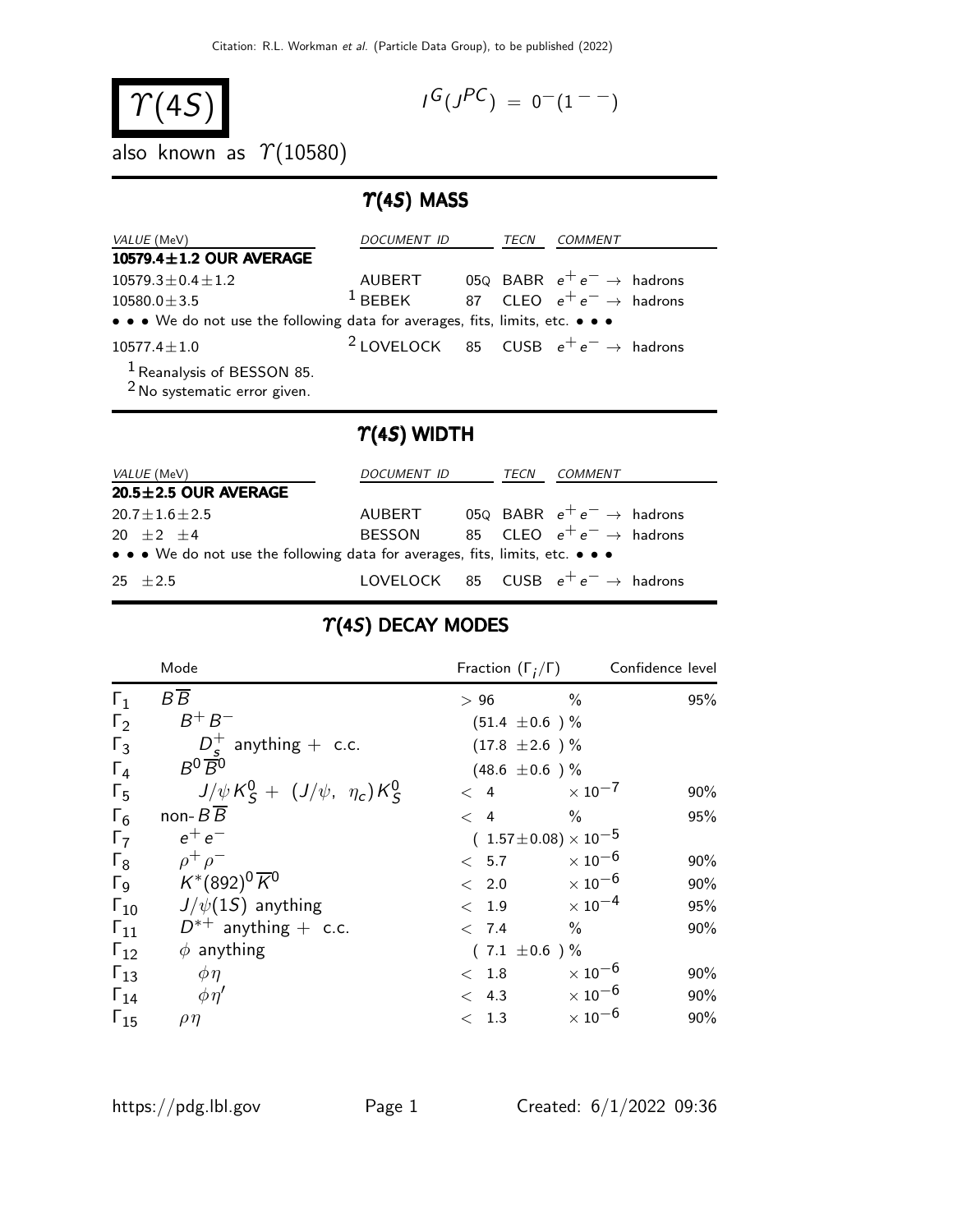| $\Gamma_{16}$ | $\rho\eta'$                              | $\langle$ 2.5                    | $\times$ 10 $^{-6}$<br>90% |
|---------------|------------------------------------------|----------------------------------|----------------------------|
|               | $\Gamma_{17}$ $\gamma(1S)$ anything      | < 4                              | $\times$ 10 $^{-3}$<br>90% |
| $\Gamma_{18}$ | $\gamma(1S)\pi^+\pi^-$                   | $(8.2 \pm 0.4) \times 10^{-5}$   |                            |
| $\Gamma_{19}$ | $\gamma(1S)\eta$                         | $(1.81 \pm 0.18) \times 10^{-4}$ |                            |
|               | $\Gamma_{20}$ $\gamma(1S)\eta'$          | $(3.4 \pm 0.9) \times 10^{-5}$   |                            |
|               | $\Gamma_{21}$ $\gamma(2S)\pi^{+}\pi^{-}$ | $(8.2 \pm 0.8) \times 10^{-5}$   |                            |
|               | $\Gamma_{22}$ $h_b(1P)\pi^+\pi^-$        | not seen                         |                            |
|               | $\Gamma_{23}$ $h_b(1P)\eta$              | $(2.18\pm0.21)\times10^{-3}$     |                            |
| $\Gamma_{24}$ | $\eta_b(1S)\omega$                       | $< 1.8 \times 10^{-4}$           | 90%                        |
| $\Gamma_{25}$ | $2H$ anything                            | < 1.3                            | $\times$ 10 $^{-5}$<br>90% |
|               |                                          | <b>Double Radiative Decays</b>   |                            |

## $\Gamma_{26}$   $\gamma \gamma \Upsilon(D) \rightarrow \gamma \gamma \eta \Upsilon(15)$  < 2.3  $\times 10^{-5}$  90%

#### $\Upsilon(4S)$  PARTIAL WIDTHS



<sup>1</sup> Using LEYAOUANC 77 parametrization of  $Γ(s)$ .  $Γ(e^+e^-)$  (keV)

https://pdg.lbl.gov Page 2 Created: 6/1/2022 09:36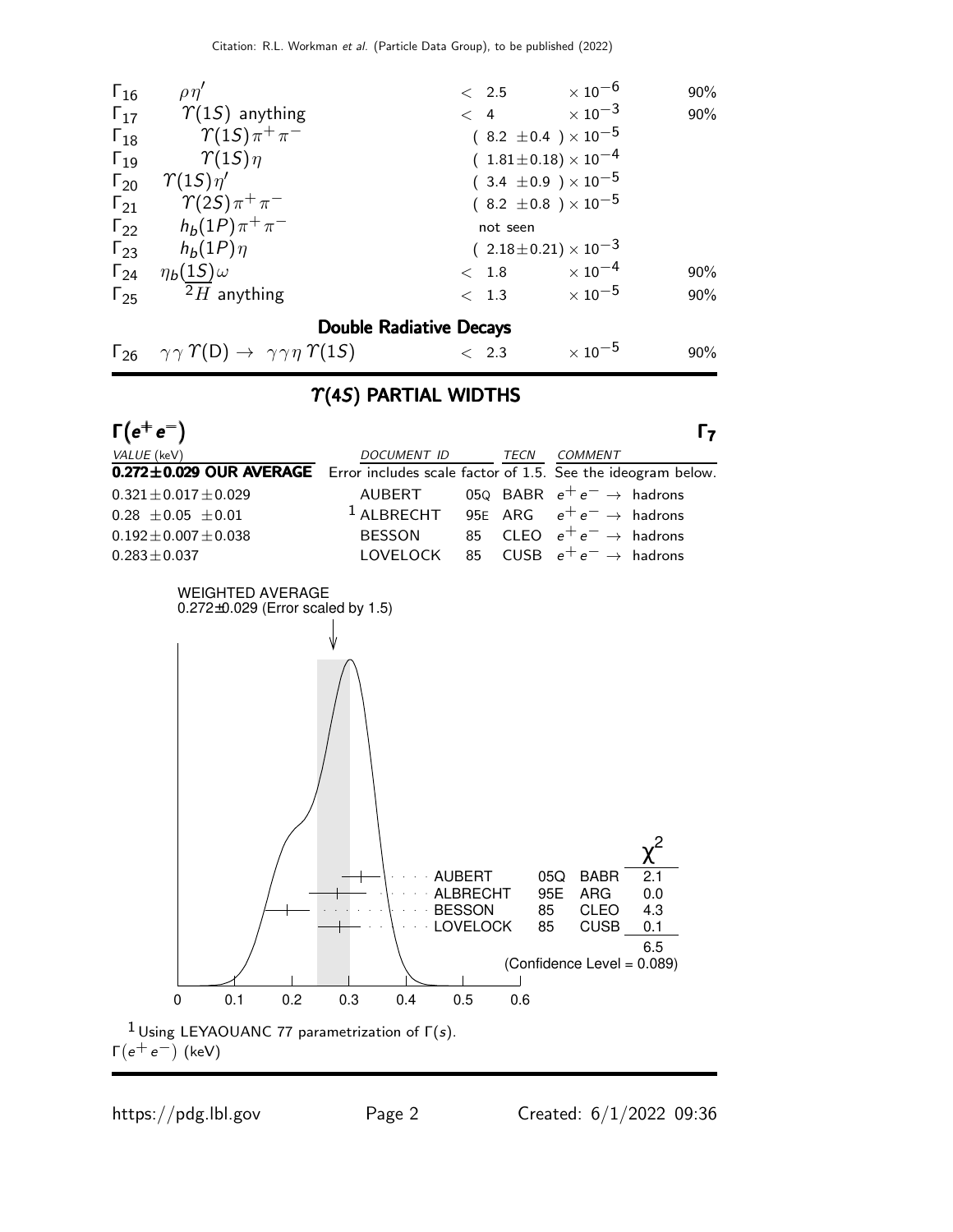# $\Upsilon$ (4S) BRANCHING RATIOS

#### $\overline{\phantom{AB}}$  B  $\overline{B}$  DECAYS -

The ratio of branching fraction to charged and neutral B mesons is often derived assuming isospin invariance in the decays, and relies on the knowledge of the  $B^+/B^0$  lifetime ratio. "OUR EVALUATION" is obtained based on averages of rescaled data listed below. The average and rescaling were performed by the Heavy Flavor Averaging Group (HFLAV) and are described at https://hflav.web.cern.ch/. The averaging/rescaling procedure takes into account the common dependence of the measurement on the value of the lifetime ratio.

| $\Gamma(B^+B^-)/\Gamma_{\rm total}$<br><b>VALUE</b>                                                                                                                                                                                                                                                                                                                                                                                                                                                                                                               | DOCUMENT ID                                                                                                                                                                                                                                                                                                |                                                                                                                                                              |  | $\Gamma_2/\Gamma$   |
|-------------------------------------------------------------------------------------------------------------------------------------------------------------------------------------------------------------------------------------------------------------------------------------------------------------------------------------------------------------------------------------------------------------------------------------------------------------------------------------------------------------------------------------------------------------------|------------------------------------------------------------------------------------------------------------------------------------------------------------------------------------------------------------------------------------------------------------------------------------------------------------|--------------------------------------------------------------------------------------------------------------------------------------------------------------|--|---------------------|
| $0.514 \pm 0.006$ OUR EVALUATION                                                                                                                                                                                                                                                                                                                                                                                                                                                                                                                                  | Assuming B( $\Upsilon(4S) \rightarrow B\overline{B}$ ) = 1                                                                                                                                                                                                                                                 |                                                                                                                                                              |  |                     |
| $\Gamma(D_{\epsilon}^{+}$ anything + c.c.)/ $\Gamma_{\text{total}}$<br>VALUE                                                                                                                                                                                                                                                                                                                                                                                                                                                                                      | DOCUMENT ID TECN COMMENT                                                                                                                                                                                                                                                                                   |                                                                                                                                                              |  | $\Gamma_3/\Gamma$   |
| $0.178 \pm 0.021 \pm 0.016$                                                                                                                                                                                                                                                                                                                                                                                                                                                                                                                                       | <sup>1</sup> ARTUSO 05B CLE3 $e^+e^- \rightarrow D_x X$                                                                                                                                                                                                                                                    |                                                                                                                                                              |  |                     |
| $^{-1}$ ARTUSO 05B reports $[\Gamma(\varUpsilon(4S) \to D^+_s$ anything $+$ c.c.)/ $\Gamma_{\rm total}] \times [B(D^+_s \to \phi \pi^+)]$                                                                                                                                                                                                                                                                                                                                                                                                                         |                                                                                                                                                                                                                                                                                                            |                                                                                                                                                              |  |                     |
| $= (8.0 \pm 0.2 \pm 0.9) \times 10^{-3}$ which we divide by our best value B( $D_s^+ \rightarrow \phi \pi^+) =$                                                                                                                                                                                                                                                                                                                                                                                                                                                   |                                                                                                                                                                                                                                                                                                            |                                                                                                                                                              |  |                     |
| $(4.5 \pm 0.4) \times 10^{-2}$ . Our first error is their experiment's error and our second error is<br>the systematic error from using our best value.                                                                                                                                                                                                                                                                                                                                                                                                           |                                                                                                                                                                                                                                                                                                            |                                                                                                                                                              |  |                     |
| $\Gamma(B^0\overline{B}{}^0)/\Gamma_{\rm total}$<br><b>VALUE</b>                                                                                                                                                                                                                                                                                                                                                                                                                                                                                                  | DOCUMENT ID TECN COMMENT                                                                                                                                                                                                                                                                                   |                                                                                                                                                              |  | $\Gamma_{4}/\Gamma$ |
| <b>0.486 ± 0.006 OUR EVALUATION</b> Assuming B( $\Upsilon(4S) \rightarrow B\overline{B}$ ) = 1                                                                                                                                                                                                                                                                                                                                                                                                                                                                    |                                                                                                                                                                                                                                                                                                            |                                                                                                                                                              |  |                     |
| • • • We do not use the following data for averages, fits, limits, etc. • • •                                                                                                                                                                                                                                                                                                                                                                                                                                                                                     |                                                                                                                                                                                                                                                                                                            |                                                                                                                                                              |  |                     |
| $0.487 \pm 0.010 \pm 0.008$                                                                                                                                                                                                                                                                                                                                                                                                                                                                                                                                       | <sup>1</sup> AUBERT,B 05H BABR $\Upsilon(4S) \rightarrow \overline{B}B \rightarrow D^* \ell \nu_{\ell}$                                                                                                                                                                                                    |                                                                                                                                                              |  |                     |
| $^1$ Direct measurement. This value is averaged with the value extracted from the $\Gamma(B^+ \, B^-)$<br>/ $\Gamma(B^0 \overline{B}^0)$ measurements.                                                                                                                                                                                                                                                                                                                                                                                                            |                                                                                                                                                                                                                                                                                                            |                                                                                                                                                              |  |                     |
| $\Gamma(B^+B^-)/\Gamma(B^0\overline{B^0})$                                                                                                                                                                                                                                                                                                                                                                                                                                                                                                                        |                                                                                                                                                                                                                                                                                                            |                                                                                                                                                              |  | $\Gamma_2/\Gamma_4$ |
| VALUE                                                                                                                                                                                                                                                                                                                                                                                                                                                                                                                                                             | DOCUMENT ID TECN COMMENT                                                                                                                                                                                                                                                                                   |                                                                                                                                                              |  |                     |
| 1.058±0.024 OUR EVALUATION<br>$1.006 \pm 0.036 \pm 0.031$<br>$1.01 \pm 0.03 \pm 0.09$<br>$2$ ATHAR<br>$1.058 \pm 0.084 \pm 0.136$<br>$1.10 \pm 0.06 \pm 0.05$<br>$1.04 \pm 0.07 \pm 0.04$<br><sup>1</sup> HASTINGS 03 and AUBERT 04F assume $\tau(B^+)$ / $\tau(B^0)$ = 1.083 $\pm$ 0.017.<br><sup>2</sup> ATHAR 02 assumes $\tau(B^+)$ / $\tau(B^0)$ = 1.074 $\pm$ 0.028. Supersedes BARISH 95.<br><sup>3</sup> AUBERT 02 assumes $\tau(B^+)$ / $\tau(B^0) = 1.062 \pm 0.029$ .<br><sup>4</sup> ALEXANDER 01 assumes $\tau(B^+) / \tau(B^0) = 1.066 \pm 0.024$ . | <sup>1</sup> AUBERT 04F BABR $\Upsilon(4S) \rightarrow B\overline{B} \rightarrow J/\psi K$<br><sup>1</sup> HASTINGS 03 BELL $\Upsilon(4S) \rightarrow B\overline{B} \rightarrow$ dileptons<br>$3$ AUBERT<br><sup>4</sup> ALEXANDER 01 CLEO $\Upsilon(4S) \rightarrow B\overline{B} \rightarrow J/\psi K^*$ | 02 CLEO $\Upsilon(4S) \rightarrow B\overline{B} \rightarrow D^* \ell \nu$<br>02 BABR $\Upsilon(4S) \rightarrow B\overline{B} \rightarrow (c\overline{c})K^*$ |  |                     |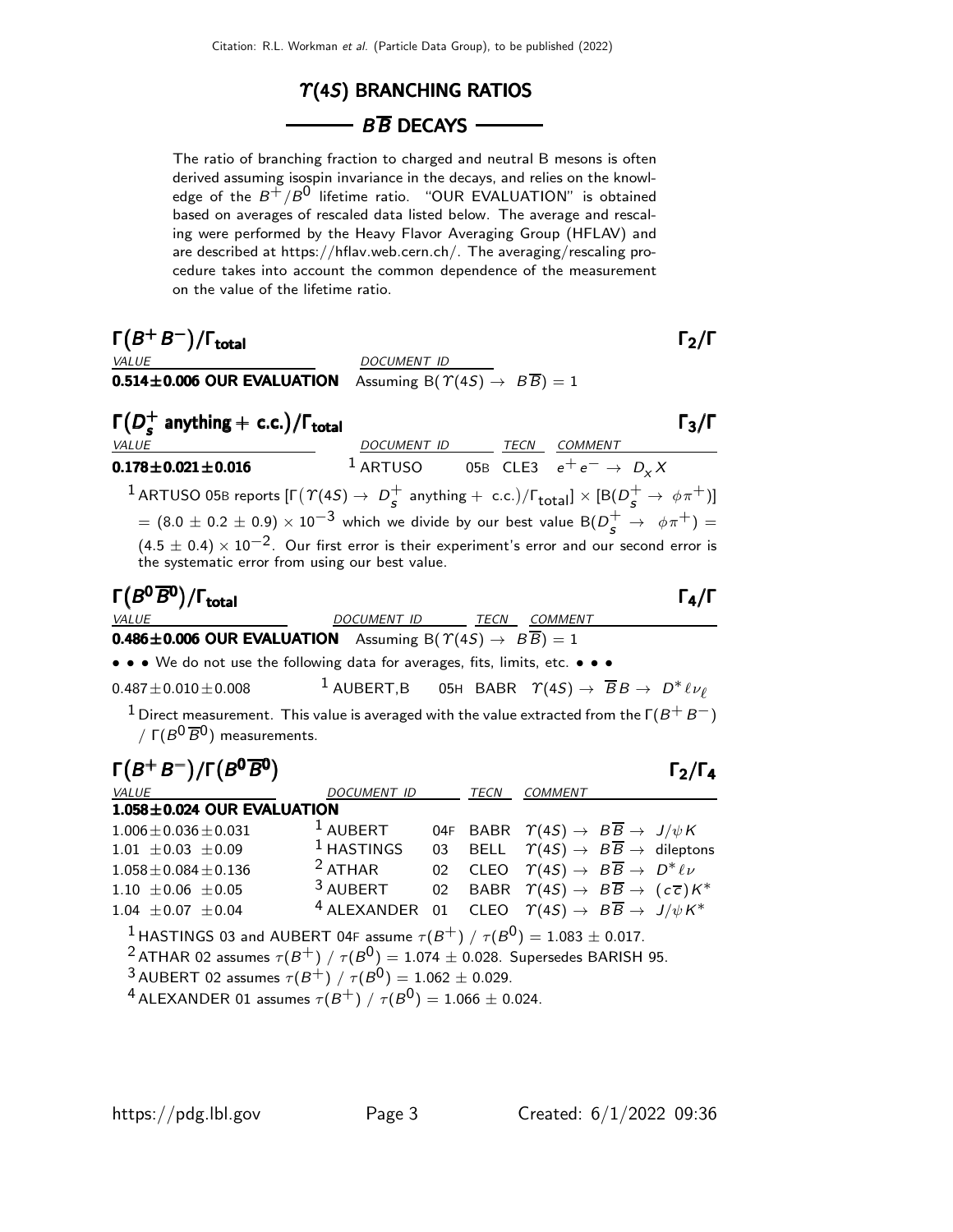| $\left[\Gamma\left(J/\psi K_S^0\right)+\Gamma\left(\left(J/\psi,\ \eta_c\right)K_S^0\right)\right]/\Gamma_{\rm total}$<br>Forbidden by CP invariance. |        |                                                                                     |                   | $\Gamma_5/\Gamma$                   |
|-------------------------------------------------------------------------------------------------------------------------------------------------------|--------|-------------------------------------------------------------------------------------|-------------------|-------------------------------------|
| $VALUE$ (units $10^{-7}$ ) CL% DOCUMENT ID TECN COMMENT                                                                                               |        |                                                                                     |                   |                                     |
| $\leq 4$                                                                                                                                              |        | 90 <sup>1</sup> TAJIMA 07A BELL $\Upsilon(4S) \rightarrow B^0 \overline{B}^0$       |                   |                                     |
| $1 \tau(4S)$ with $CP = +1$ decays to the final state with $CP = -1$ .                                                                                |        |                                                                                     |                   |                                     |
|                                                                                                                                                       |        |                                                                                     |                   |                                     |
|                                                                                                                                                       |        |                                                                                     |                   |                                     |
| $\Gamma(\text{non-}B\overline{B})/\Gamma_\text{total}$                                                                                                |        |                                                                                     |                   | $\Gamma_6/\Gamma$                   |
| <b>VALUE</b>                                                                                                                                          | CL%    | DOCUMENT ID TECN COMMENT                                                            |                   |                                     |
| < 0.04                                                                                                                                                | 95     | BARISH                                                                              | 96B CLEO $e^+e^-$ |                                     |
| $\Gamma(e^+e^-)/\Gamma_{\rm total}$                                                                                                                   |        |                                                                                     |                   | $\mathsf{\Gamma}_7/\mathsf{\Gamma}$ |
| VALUE (units $10^{-5}$ )                                                                                                                              |        | DOCUMENT ID TECN COMMENT                                                            |                   |                                     |
| $1.57 \pm 0.08$ OUR AVERAGE                                                                                                                           |        |                                                                                     |                   |                                     |
| $1.55 \pm 0.04 \pm 0.07$                                                                                                                              |        | AUBERT 050 BABR $e^+e^- \rightarrow$ hadrons                                        |                   |                                     |
| $2.77 \pm 0.50 \pm 0.49$                                                                                                                              |        | <sup>1</sup> ALBRECHT 95E ARG $e^+e^- \rightarrow$ hadrons                          |                   |                                     |
| <sup>1</sup> Using LEYAOUANC 77 parametrization of $\Gamma(s)$ .                                                                                      |        |                                                                                     |                   |                                     |
| $\Gamma(\rho^+\rho^-)/\Gamma_{\rm total}$                                                                                                             |        |                                                                                     |                   | $\Gamma_8/\Gamma$                   |
| <b>VALUE</b>                                                                                                                                          | $CL\%$ | DOCUMENT ID TECN COMMENT                                                            |                   |                                     |
| $< 5.7 \times 10^{-6}$                                                                                                                                | 90     | AUBERT 08BO BABR $e^+e^- \rightarrow \pi^+\pi^-2\pi^0$                              |                   |                                     |
| $\Gamma(K^*(892)^0\overline{K}^0)/\Gamma_{\rm total}$                                                                                                 |        |                                                                                     |                   | Го/Г                                |
| $VALUE$ $CL%$                                                                                                                                         |        | DOCUMENT ID TECN COMMENT                                                            |                   |                                     |
| ${<}2.0\times10^{-6}$                                                                                                                                 | 90     | SHEN 13A BELL $e^+e^- \rightarrow K^*(892)^0 \overline{K}^0$                        |                   |                                     |
| $\Gamma(J/\psi(1S)$ anything)/ $\Gamma_{\text{total}}$                                                                                                |        |                                                                                     |                   | $\Gamma_{10}/\Gamma$                |
| $VALUE$ (units $10^{-4}$ ) $CL\%$ DOCUMENT ID TECN COMMENT                                                                                            |        |                                                                                     |                   |                                     |
| < 1.9<br>95                                                                                                                                           |        | <sup>1</sup> ABE 02D BELL $e^+e^- \rightarrow J/\psi X \rightarrow \ell^+ \ell^- X$ |                   |                                     |
| • • • We do not use the following data for averages, fits, limits, etc. • • •                                                                         |        |                                                                                     |                   |                                     |
| < 4.7<br>90                                                                                                                                           |        | $^1$ AUBERT 010 BABR $e^+e^- \rightarrow J/\psi X \rightarrow \ell^+ \ell^- X$      |                   |                                     |
| $1$ Uses B(J/ $\psi \rightarrow e^+e^-$ ) = 0.0593 $\pm$ 0.0010 and B(J/ $\psi \rightarrow \mu^+\mu^-$ ) = 0.0588 $\pm$ 0.0010.                       |        |                                                                                     |                   |                                     |
| $\Gamma(D^{*+}$ anything + c.c.)/ $\Gamma_{total}$                                                                                                    |        |                                                                                     |                   | $\Gamma_{11}/\Gamma$                |
| <b>VALUE</b>                                                                                                                                          | $CL\%$ | DOCUMENT ID TECN COMMENT                                                            |                   |                                     |
| < 0.074                                                                                                                                               |        | 90 $1$ ALEXANDER 90C CLEO $e^+e^-$                                                  |                   |                                     |
| $1$ For $x > 0.473$ .                                                                                                                                 |        |                                                                                     |                   |                                     |
| $\Gamma(\phi \text{ anything})/\Gamma_{\text{total}}$                                                                                                 |        |                                                                                     |                   | $\Gamma_{12}/\Gamma$                |
| VALUE (units $10^{-2}$ ) CL%                                                                                                                          |        | DOCUMENT ID TECN COMMENT                                                            |                   |                                     |
| 7.1 $\pm$ 0.1 $\pm$ 0.6                                                                                                                               |        | HUANG 07 CLEO $\Upsilon(4S) \rightarrow \phi X$                                     |                   |                                     |
| • • • We do not use the following data for averages, fits, limits, etc. • • •                                                                         |        |                                                                                     |                   |                                     |
| < 0.23                                                                                                                                                | 90     | <sup>1</sup> ALEXANDER 90C CLEO $e^+e^-$                                            |                   |                                     |
| $1$ For $x > 0.52$ .                                                                                                                                  |        |                                                                                     |                   |                                     |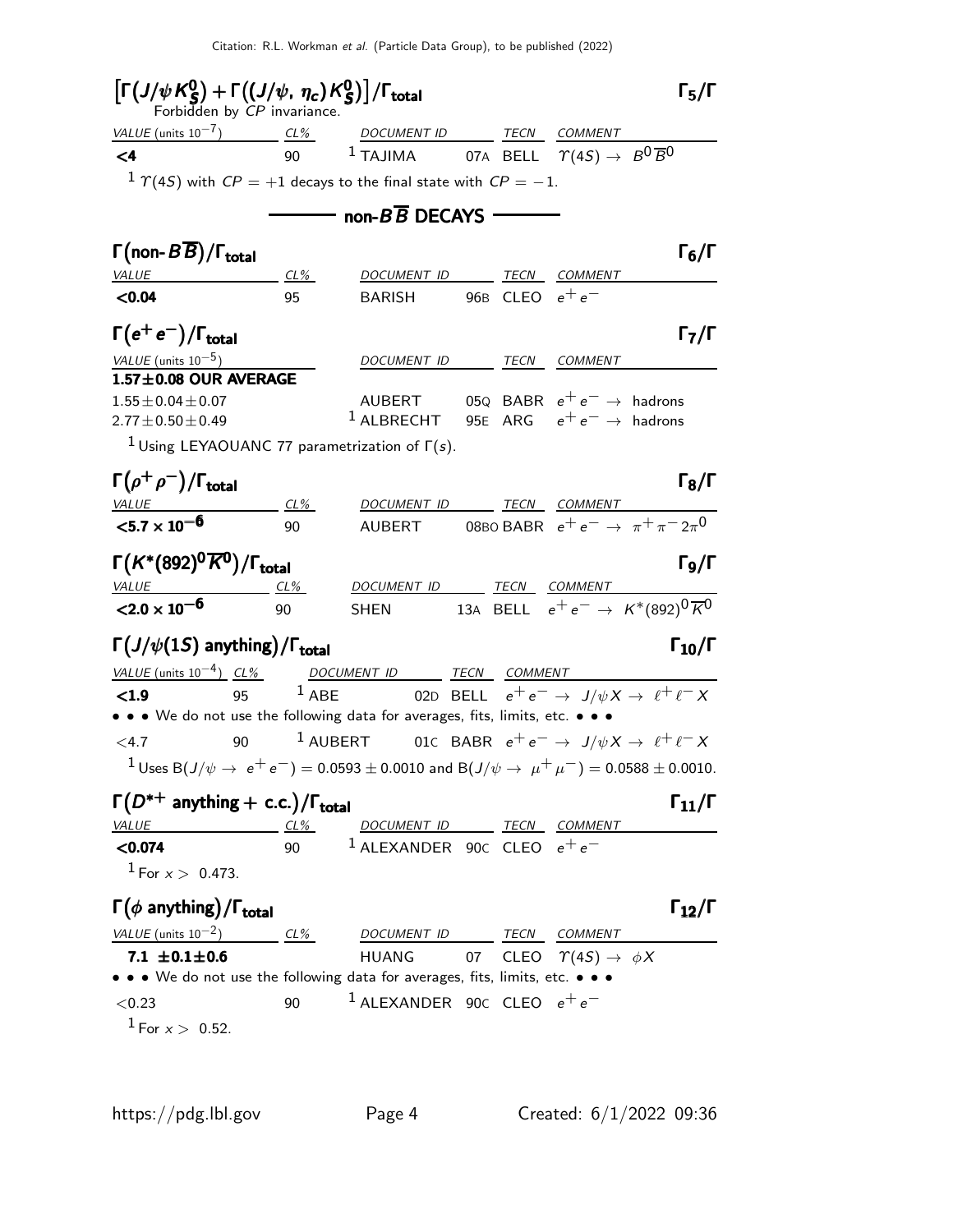#### Γ $(\phi \eta)/\Gamma_{\text{total}}$  Γ<sub>13</sub>/Γ total and the set of  $\sim$  13/1

| VALUE (units $10^{-6}$ )                                                      | $CL\%$ | <i>DOCUMENT ID</i>                                         |  | TECN | COMMENT |  |
|-------------------------------------------------------------------------------|--------|------------------------------------------------------------|--|------|---------|--|
| < 1.8                                                                         | 90     | <sup>1</sup> BELOUS 09 BELL $e^+e^- \rightarrow \phi \eta$ |  |      |         |  |
| • • • We do not use the following data for averages, fits, limits, etc. • • • |        |                                                            |  |      |         |  |
| <2.5                                                                          | 90     | AUBERT, BE 06F BABR $e^+e^- \rightarrow \phi \eta$         |  |      |         |  |
| $1$ Using all intermedite branching fraction values from PDG 08.              |        |                                                            |  |      |         |  |

## Γ $(\phi \eta')/$ Γ<sub>total</sub> Γ

| VALUE (units $10^{-6}$ ) | CL% | <i>DOCUMENT ID</i> | TECN | <i>COMMENT</i>                                  |
|--------------------------|-----|--------------------|------|-------------------------------------------------|
| $<$ 4.3                  | 90  | $1$ BELOUS         |      | 09 BELL $e^+e^- \rightarrow \phi \eta^{\prime}$ |

<sup>1</sup> Using all intermedite branching fraction values from PDG 08.

| $\Gamma(\rho\eta)/\Gamma_{\rm total}$ |        |                    |      |                                       | $\Gamma_{15}/\Gamma$ |
|---------------------------------------|--------|--------------------|------|---------------------------------------|----------------------|
| VALUE (units $10^{-6}$ )              | $CL\%$ | <i>DOCUMENT ID</i> | TECN | COMMENT                               |                      |
| < 1.3                                 | ۹N     | $1$ BELOUS         |      | 09 BELL $e^+e^- \rightarrow \rho\eta$ |                      |
| .                                     | .      |                    |      |                                       |                      |

 $1$  Using all intermedite branching fraction values from PDG 08.

| $\Gamma(\rho\eta')/\Gamma_{\rm total}$ |        |             |      |                                         | $\Gamma_{16}/\Gamma$ |
|----------------------------------------|--------|-------------|------|-----------------------------------------|----------------------|
| VALUE (units $10^{-6}$ )               | $CL\%$ | DOCUMENT ID | TECN | COMMENT                                 |                      |
| < 2.5                                  | 90     | $1$ BELOUS  |      | 09 BELL $e^+e^- \rightarrow \rho \eta'$ |                      |

 $1$  Using all intermedite branching fraction values from PDG 08.

| $\Gamma(\Upsilon(1S)$ anything)/ $\Gamma_{total}$ |     |                                |  |      |                |  |
|---------------------------------------------------|-----|--------------------------------|--|------|----------------|--|
| <i>VALUE</i>                                      | CL% | DOCUMENT ID                    |  | TECN | <i>COMMENT</i> |  |
| $<$ 0.004                                         | 90  | ALEXANDER 90 $c$ CLEO $e^+e^-$ |  |      |                |  |

| $\Gamma(\Upsilon(1S)\pi^+\pi^-)/\Gamma_{\rm total}$                           |     |                                                                                   |  |                | $\Gamma_{18}/\Gamma$                                                  |
|-------------------------------------------------------------------------------|-----|-----------------------------------------------------------------------------------|--|----------------|-----------------------------------------------------------------------|
| VALUE (units $10^{-5}$ ) CL% EVTS                                             |     | DOCUMENT ID TECN                                                                  |  | <b>COMMENT</b> |                                                                       |
| 8.2 ± 0.4 OUR AVERAGE                                                         |     |                                                                                   |  |                |                                                                       |
| 8.2 $\pm$ 0.5 $\pm$ 0.4                                                       | 515 |                                                                                   |  |                | GUIDO 17 BELL $\Upsilon(4S) \rightarrow \pi^+ \pi^- \mu^+ \mu^-$      |
| $8.5 \pm 1.3 \pm 0.2$ $113 \pm 16$                                            |     |                                                                                   |  |                | <sup>1</sup> SOKOLOV09 BELL $e^+e^- \rightarrow \pi^+\pi^-\mu^+\mu^-$ |
| $8.00 \pm 0.64 \pm 0.27$                                                      | 430 | <sup>2</sup> AUBERT 08BP BABR $\[\Gamma(45) \rightarrow \pi^+\pi^-\ell^+\ell^-\]$ |  |                |                                                                       |
| • • • We do not use the following data for averages, fits, limits, etc. • • • |     |                                                                                   |  |                |                                                                       |
| 17.8 $\pm$ 4.0 $\pm$ 0.3                                                      |     | 3,4 SOKOLOV07 BELL $e^+e^- \rightarrow \pi^+\pi^-\mu^+\mu^-$                      |  |                |                                                                       |
| 9.0 $\pm 1.5$ $\pm 0.2$                                                       |     | 167 ± 19 $\frac{5}{2}$ AUBERT 06R BABR $e^+e^- \rightarrow \pi^+\pi^-\mu^+\mu^-$  |  |                |                                                                       |
| $\langle 12 \rangle$                                                          | 90  | GLENN 99 CLE2 $e^+e^-$                                                            |  |                |                                                                       |

 $1$  SOKOLOV 09 reports  $[Γ(T(4S) → T(1S)π+π-)/Γ_{total}] × [B(T(1S) → μ+μ-)]$  $= (0.211 \pm 0.030 \pm 0.014) \times 10^{-5}$  which we divide by our best value B(T(1S)  $\rightarrow$  $(\mu^+ \mu^-)$  = (2.48  $\pm$  0.05)  $\times$  10 $^{-2}$ . Our first error is their experiment's error and our second error is the systematic error from using our best value.

<sup>2</sup>Using B( $\Upsilon(1S)$  →  $e^+e^-$ ) = (2.38 ± 0.11)% and B( $\Upsilon(1S)$  →  $\mu^+\mu^-$ ) = (2.48 ±  $0.05$ )%.

 $3$  SOKOLOV 07 reports  $[\Gamma(\Upsilon(45) \rightarrow \Upsilon(15) \pi^+ \pi^-)/\Gamma_{\text{total}}] \times [B(\Upsilon(15) \rightarrow \mu^+ \mu^-)]$  $= (4.42 \pm 0.81 \pm 0.56) \times 10^{-6}$  which we divide by our best value B( $\gamma(1S) \rightarrow \mu^+ \mu^-$ )  $= (2.48 \pm 0.05) \times 10^{-2}$ . Our first error is their experiment's error and our second error is the systematic error from using our best value.

<sup>4</sup> According to the authors, systematic errors were underestimated.

 $\Gamma_{14}/\Gamma$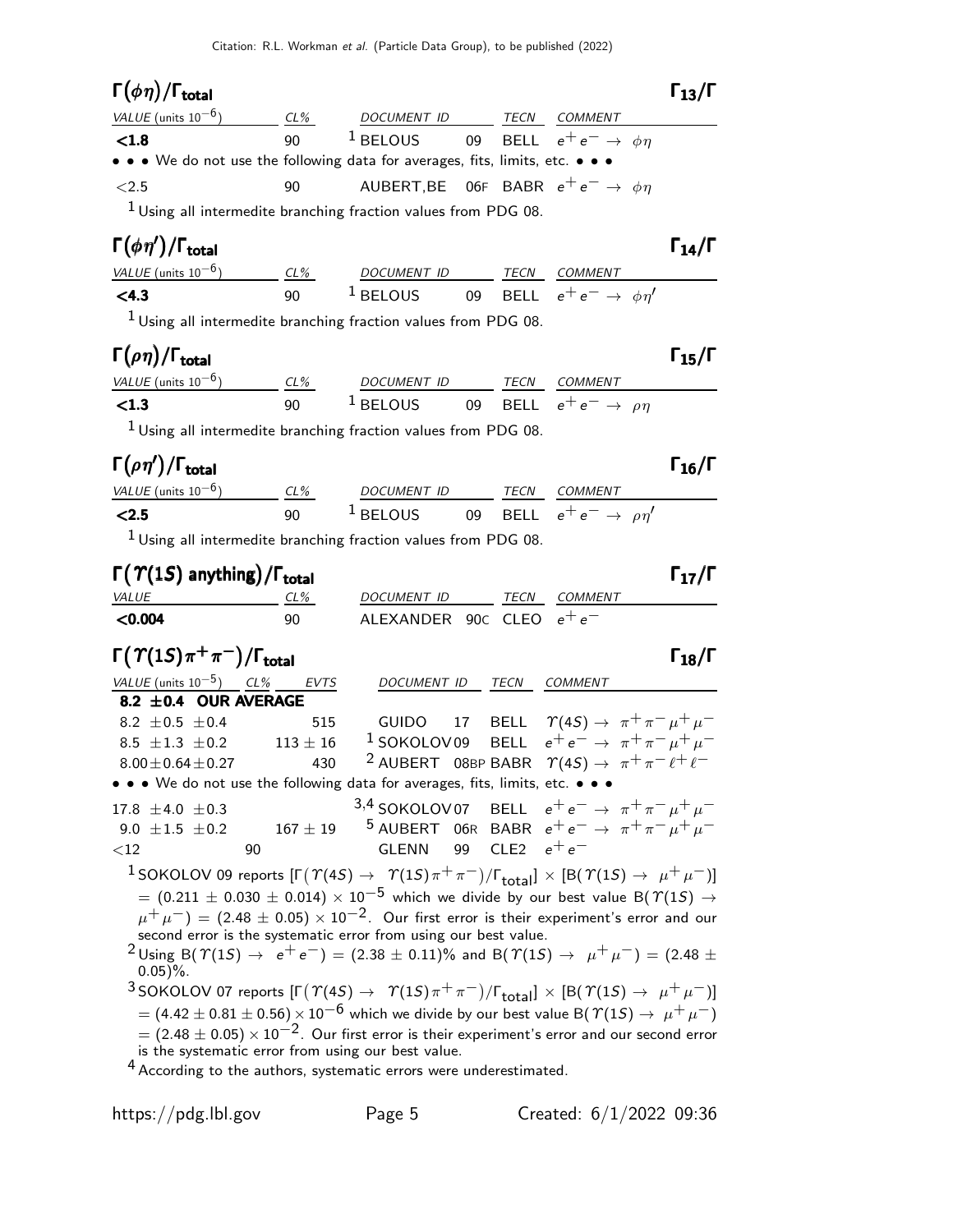$^5$ Superseded by AUBERT 08BP. AUBERT 06R reports  $[\Gamma(\varUpsilon(4S) \to \varUpsilon(1S) \pi^+ \pi^-)/\varUpsilon]$  $\Gamma_{\text{total}} \times [\text{B}(\Upsilon(15) \to \mu^+ \mu^-)] = (2.23 \pm 0.25 \pm 0.27) \times 10^{-6}$  which we divide by our best value B( $\Upsilon(15) \rightarrow \mu^+ \mu^-) = (2.48 \pm 0.05) \times 10^{-2}$ . Our first error is their experiment's error and our second error is the systematic error from using our best value.

| $\Gamma(\Upsilon(1S)\eta)/\Gamma_{\text{total}}$                              |      |                                                                         |      |                 | $\Gamma_{19}/\Gamma$                                                                                                                |
|-------------------------------------------------------------------------------|------|-------------------------------------------------------------------------|------|-----------------|-------------------------------------------------------------------------------------------------------------------------------------|
| VALUE (units $10^{-4}$ ) CL% EVTS                                             |      | <i>DOCUMENT ID</i>                                                      | TECN | <i>COMMENT</i>  |                                                                                                                                     |
| $1.81 \pm 0.18$ OUR AVERAGE                                                   |      |                                                                         |      |                 |                                                                                                                                     |
| $1.70 \pm 0.23 \pm 0.08$                                                      | 49   |                                                                         |      |                 | GUIDO 17 BELL $\Upsilon(4S) \rightarrow \pi^+ \pi^- \pi^0 \mu^+ \mu^-$                                                              |
| $1.96 \pm 0.26 \pm 0.09$                                                      | 56   |                                                                         |      |                 | <sup>1</sup> AUBERT 08BPBABR $\Upsilon(4S) \rightarrow \pi^+ \pi^- \pi^0 \ell^+ \ell^-$                                             |
| • • • We do not use the following data for averages, fits, limits, etc. • • • |      |                                                                         |      |                 |                                                                                                                                     |
| ${<}2.7$                                                                      | 90   | <sup>2</sup> TAMPONI 15 BELL $e^+e^- \rightarrow \gamma \eta +$ hadrons |      |                 |                                                                                                                                     |
| $0.05$ )%.<br><sup>2</sup> Using B( $\eta \to 2\gamma$ ) = (39.41 ± 0.20)%.   |      |                                                                         |      |                 | $1$ Using B( $\Upsilon(15) \rightarrow e^+e^-$ ) = (2.38 $\pm$ 0.11)% and B( $\Upsilon(15) \rightarrow \mu^+ \mu^-$ ) = (2.48 $\pm$ |
| $\Gamma(\Upsilon(1S)\eta')/\Gamma_{\text{total}}$                             |      |                                                                         |      |                 | Г <sub>20</sub> /Г                                                                                                                  |
| VALUE (units $10^{-5}$ )                                                      | EVTS | DOCUMENT ID                                                             |      | TECN<br>COMMENT |                                                                                                                                     |
| $3.43 \pm 0.88 \pm 0.21$                                                      | 27   | GUIDO                                                                   |      |                 | 18 BELL $\Upsilon(4S) \rightarrow (\rho^0 \gamma,$                                                                                  |
|                                                                               |      |                                                                         |      |                 | $(\pi^+ \pi^- \eta) \mu^+ \mu^-$                                                                                                    |

#### Γ $(T(1S)\eta)/\Gamma(T(1S)\pi^+\pi^-)$  Γ<sub>19</sub>/Γ<sub>18</sub>

VALUE EVTS DOCUMENT ID TECN COMMENT • • • We do not use the following data for averages, fits, limits, etc. • • •  $2.41\pm0.40\pm0.12$  56  $^{-1}$  AUBERT 08BP BABR  $\ \varUpsilon(4S) \rightarrow \ \pi^{+}\,\pi^{-}\,(\pi^{0})\ell^{+}\,\ell^{-}$  $1$  Not independent of other values reported by AUBERT 08BP.

## $\Gamma(\Upsilon(2S)\pi^+\pi^-)/\Gamma_{\rm total}$

VALUE (units 10<sup>-5</sup>) CL% EVTS DOCUMENT ID TECN COMMENT  $8.2\pm0.8$  OUR AVERAGE 7.9±1.0±0.4 181 GUIDO 17 BELL  $\Upsilon(4S) \to \pi^+ \pi^- \mu^+ \mu^ 8.6 \pm 1.1 \pm 0.7$  220 <sup>1</sup> AUBERT 08BP BABR  $\gamma(45) \to \pi^+ \pi^- \ell^+ \ell^-$ • • • We do not use the following data for averages, fits, limits, etc. • • • 8.8±1.7±0.8 97 ± 15 <sup>2</sup> AUBERT 06R BABR  $e^+e^- \rightarrow \pi^+\pi^-\mu^+\mu^-$ <sup>&</sup>lt;3.9 90 GLENN 99 CLE2 <sup>e</sup><sup>+</sup> <sup>e</sup><sup>−</sup>  $1$ Using B( $\Upsilon(2S)$  →  $e^+e^-$ ) = (1.91  $\pm$  0.16)% and B( $\Upsilon(2S)$  →  $\mu^+\mu^-$ ) = (1.93  $\pm$  $0.17$ %.  $2$  Superseded by AUBERT 08BP. AUBERT 06R reports  $[\Gamma(\Upsilon(4S) \rightarrow \Upsilon(2S) \pi^+ \pi^-)/\Psi]$  $\Gamma_{\text{total}}$  × [B( $\Upsilon(2S) \to \mu^+ \mu^-$ )] = (1.69 ± 0.26 ± 0.20) × 10<sup>-6</sup> which we divide by our best value B( $\Upsilon(2S) \rightarrow \mu^+ \mu^-) = (1.93 \pm 0.17) \times 10^{-2}$ . Our first error is their experiment's error and our second error is the systematic error from using our best value. Γ $(T(2S)\pi^{+}\pi^{-})$ /Γ $(T(1S)\pi^{+}\pi^{-})$  Γ<sub>21</sub>/Γ<sub>18</sub>  $\Gamma_{21}/\Gamma_{18}$ VALUE EVTS DOCUMENT ID TECN COMMENT • • • We do not use the following data for averages, fits, limits, etc. • • •  $1.16 \pm 0.16 \pm 0.14$  220 <sup>1</sup> AUBERT 08BP BABR  $\Upsilon(45) \rightarrow \pi^{+} \pi^{-} \ell^{+} \ell^{-}$  $1_{\text{Using B}}(T(1S) \rightarrow e^+e^-) = (2.38 \pm 0.11)\%$ ,  $B(T(1S) \rightarrow \mu^+ \mu^-) = (2.48 \pm 0.05)\%$ ,  $B(\Upsilon(2S) \rightarrow e^+e^-) = (1.91 \pm 0.16)\%$ , and  $B(\Upsilon(2S) \rightarrow \mu^+ \mu^-) = (1.93 \pm 0.17)\%$ . Not independent of other values reported by AUBERT 08BP.

 $\Gamma_{19}/\Gamma_{18}$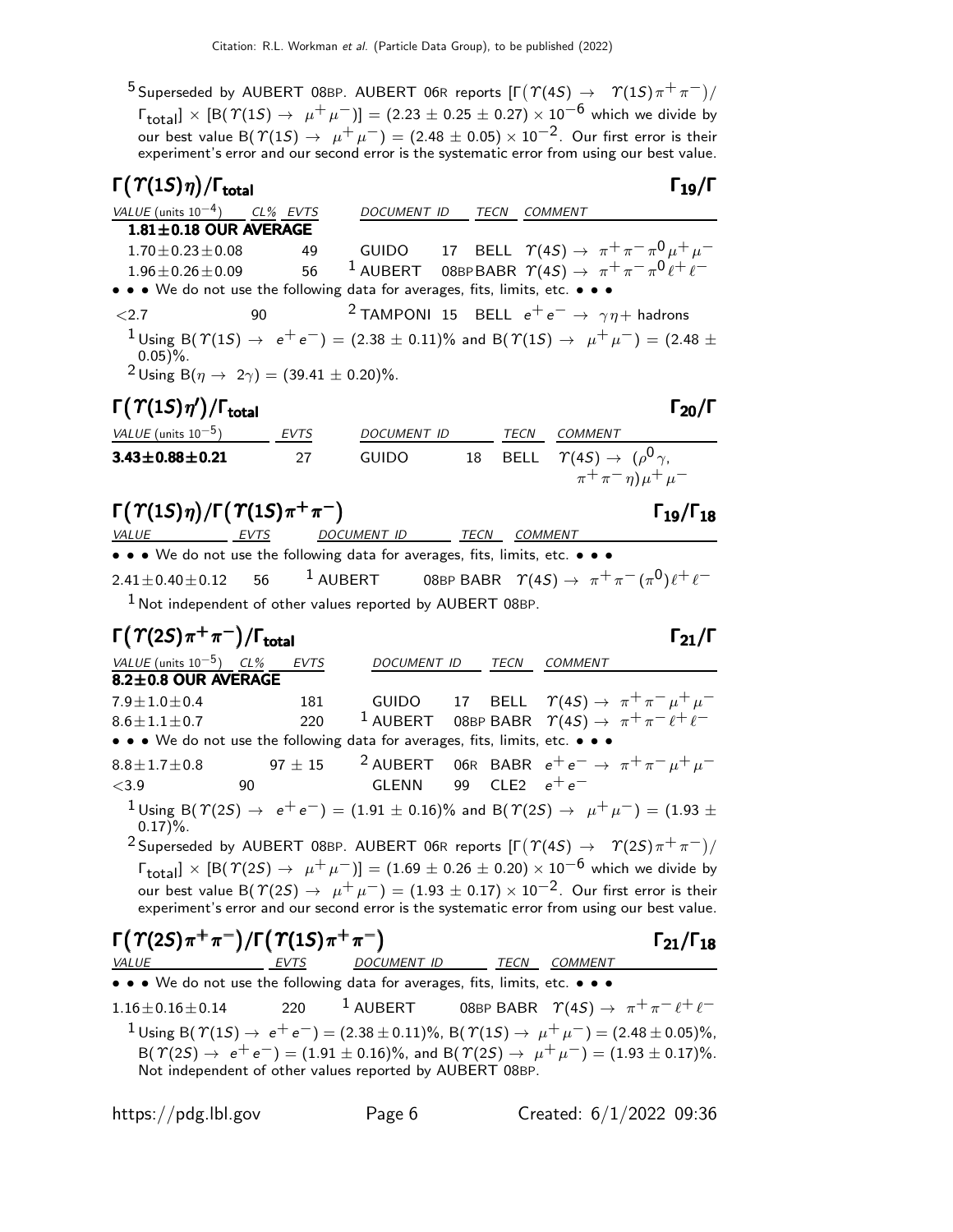| $\Gamma(h_b(1P)\pi^+\pi^-)/\Gamma_{\rm total}$<br><u>VALUE</u>                                                                                                                                                                         |                                                                                                                 | EVTS                                                                                                                                                                                                                                                                                                                                                     |              |                                                                                                                                                                                                                                                                                                                                                                                                                              |    | DOCUMENT ID TECN COMMENT                                                                                          | $\Gamma_{22}/\Gamma$                                                                                                                                                                                                                                                                                                                                                                |
|----------------------------------------------------------------------------------------------------------------------------------------------------------------------------------------------------------------------------------------|-----------------------------------------------------------------------------------------------------------------|----------------------------------------------------------------------------------------------------------------------------------------------------------------------------------------------------------------------------------------------------------------------------------------------------------------------------------------------------------|--------------|------------------------------------------------------------------------------------------------------------------------------------------------------------------------------------------------------------------------------------------------------------------------------------------------------------------------------------------------------------------------------------------------------------------------------|----|-------------------------------------------------------------------------------------------------------------------|-------------------------------------------------------------------------------------------------------------------------------------------------------------------------------------------------------------------------------------------------------------------------------------------------------------------------------------------------------------------------------------|
| not seen                                                                                                                                                                                                                               |                                                                                                                 |                                                                                                                                                                                                                                                                                                                                                          |              |                                                                                                                                                                                                                                                                                                                                                                                                                              |    |                                                                                                                   | $(35\frac{+32}{-26})$ k <sup>1</sup> ADACHI 12 BELL 10.58 $e^+e^- \rightarrow h_b(1P)\pi^+\pi^-$                                                                                                                                                                                                                                                                                    |
| at the $\Upsilon(5S)$ of 0.27.                                                                                                                                                                                                         |                                                                                                                 |                                                                                                                                                                                                                                                                                                                                                          |              |                                                                                                                                                                                                                                                                                                                                                                                                                              |    |                                                                                                                   | $^1$ From the upper limit on the ratio of $\sigma(e^+e^-\rightarrow ~h_b(1P)\pi^+\pi^-)$ at the $\varUpsilon(4S)$ to that                                                                                                                                                                                                                                                           |
| $\Gamma(h_b(1P)\eta)/\Gamma_{\rm total}$                                                                                                                                                                                               |                                                                                                                 |                                                                                                                                                                                                                                                                                                                                                          |              |                                                                                                                                                                                                                                                                                                                                                                                                                              |    |                                                                                                                   | $\Gamma_{23}/\Gamma$                                                                                                                                                                                                                                                                                                                                                                |
| VALUE (units $10^{-3}$ ) _______ EVTS DOCUMENT ID TECN COMMENT                                                                                                                                                                         |                                                                                                                 |                                                                                                                                                                                                                                                                                                                                                          |              |                                                                                                                                                                                                                                                                                                                                                                                                                              |    |                                                                                                                   |                                                                                                                                                                                                                                                                                                                                                                                     |
| $2.18 \pm 0.11 \pm 0.18$                                                                                                                                                                                                               |                                                                                                                 | 112k                                                                                                                                                                                                                                                                                                                                                     |              |                                                                                                                                                                                                                                                                                                                                                                                                                              |    | <sup>1</sup> TAMPONI 15 BELL $e^+e^- \rightarrow h_b(1P)\eta$                                                     |                                                                                                                                                                                                                                                                                                                                                                                     |
|                                                                                                                                                                                                                                        |                                                                                                                 | <sup>1</sup> Using B( $\eta \to 2\gamma$ ) = (39.41 ± 0.20)%.                                                                                                                                                                                                                                                                                            |              |                                                                                                                                                                                                                                                                                                                                                                                                                              |    |                                                                                                                   |                                                                                                                                                                                                                                                                                                                                                                                     |
| $\Gamma(\eta_b(1S)\omega)/\Gamma_{\rm total}$                                                                                                                                                                                          |                                                                                                                 |                                                                                                                                                                                                                                                                                                                                                          |              |                                                                                                                                                                                                                                                                                                                                                                                                                              |    | <u>TECN COMMENT</u>                                                                                               | $\Gamma_{24}/\Gamma$                                                                                                                                                                                                                                                                                                                                                                |
| <b>VALUE</b><br>$< 1.8 \times 10^{-4}$                                                                                                                                                                                                 |                                                                                                                 | CL%<br>90                                                                                                                                                                                                                                                                                                                                                |              | <u>DOCUMENT ID</u><br><b>OSKIN</b>                                                                                                                                                                                                                                                                                                                                                                                           | 20 | BELL $e^+e^- \rightarrow \omega X$                                                                                |                                                                                                                                                                                                                                                                                                                                                                                     |
|                                                                                                                                                                                                                                        |                                                                                                                 |                                                                                                                                                                                                                                                                                                                                                          |              |                                                                                                                                                                                                                                                                                                                                                                                                                              |    |                                                                                                                   |                                                                                                                                                                                                                                                                                                                                                                                     |
| $\Gamma(\eta_b(1S)\omega)/\Gamma(h_b(1P)\eta)$                                                                                                                                                                                         |                                                                                                                 |                                                                                                                                                                                                                                                                                                                                                          |              |                                                                                                                                                                                                                                                                                                                                                                                                                              |    |                                                                                                                   | $\Gamma_{24}/\Gamma_{23}$                                                                                                                                                                                                                                                                                                                                                           |
| VALUE $\frac{CL\%}{90}$ $\frac{DOCUMENT ID}{105KIN}$ $\frac{TECN}{20}$ $\frac{COMMENT}{RFI}$ $\frac{COMMENT}{P^+e^-}$                                                                                                                  |                                                                                                                 |                                                                                                                                                                                                                                                                                                                                                          |              |                                                                                                                                                                                                                                                                                                                                                                                                                              |    |                                                                                                                   |                                                                                                                                                                                                                                                                                                                                                                                     |
|                                                                                                                                                                                                                                        |                                                                                                                 |                                                                                                                                                                                                                                                                                                                                                          |              |                                                                                                                                                                                                                                                                                                                                                                                                                              |    | <sup>1</sup> OSKIN 20 BELL $e^+e^- \rightarrow \omega X$                                                          |                                                                                                                                                                                                                                                                                                                                                                                     |
|                                                                                                                                                                                                                                        |                                                                                                                 |                                                                                                                                                                                                                                                                                                                                                          |              |                                                                                                                                                                                                                                                                                                                                                                                                                              |    | <sup>1</sup> Using B( $\Upsilon(4S) \to h_b(1P)\eta$ ) = (2.18 ± 0.11 ± 0.18) × 10 <sup>-3</sup> from TAMPONI 15. |                                                                                                                                                                                                                                                                                                                                                                                     |
| $\Gamma(\overline{\,^2H}$ anything)/ $\Gamma_{\text{total}}$                                                                                                                                                                           |                                                                                                                 |                                                                                                                                                                                                                                                                                                                                                          |              |                                                                                                                                                                                                                                                                                                                                                                                                                              |    |                                                                                                                   | $\Gamma_{25}/\Gamma$                                                                                                                                                                                                                                                                                                                                                                |
| VALUE (units $10^{-5}$ ) CL%                                                                                                                                                                                                           |                                                                                                                 |                                                                                                                                                                                                                                                                                                                                                          |              | DOCUMENT ID                                                                                                                                                                                                                                                                                                                                                                                                                  |    | TECN COMMENT                                                                                                      |                                                                                                                                                                                                                                                                                                                                                                                     |
| < 1.3                                                                                                                                                                                                                                  |                                                                                                                 | 90                                                                                                                                                                                                                                                                                                                                                       |              | ASNER                                                                                                                                                                                                                                                                                                                                                                                                                        |    | 07 CLEO $e^+e^- \rightarrow \overline{d}X$                                                                        |                                                                                                                                                                                                                                                                                                                                                                                     |
|                                                                                                                                                                                                                                        |                                                                                                                 |                                                                                                                                                                                                                                                                                                                                                          |              | Double Radiative Decays -                                                                                                                                                                                                                                                                                                                                                                                                    |    |                                                                                                                   |                                                                                                                                                                                                                                                                                                                                                                                     |
| $\Gamma(\gamma\gamma\;\varUpsilon(\mathsf{D})\to\gamma\gamma\eta\;\varUpsilon(1S))/\Gamma_{\mathsf{total}}$                                                                                                                            |                                                                                                                 |                                                                                                                                                                                                                                                                                                                                                          |              |                                                                                                                                                                                                                                                                                                                                                                                                                              |    |                                                                                                                   | $\Gamma_{26}/\Gamma$                                                                                                                                                                                                                                                                                                                                                                |
| $VALUE$ $CL\%$                                                                                                                                                                                                                         |                                                                                                                 |                                                                                                                                                                                                                                                                                                                                                          |              | DOCUMENT ID _______ TECN COMMENT                                                                                                                                                                                                                                                                                                                                                                                             |    |                                                                                                                   |                                                                                                                                                                                                                                                                                                                                                                                     |
| $\leq$ 2.3 $\times$ 10 <sup>-5</sup> 90                                                                                                                                                                                                |                                                                                                                 |                                                                                                                                                                                                                                                                                                                                                          | <b>GUIDO</b> |                                                                                                                                                                                                                                                                                                                                                                                                                              |    | 17 BELL $\Upsilon(4S) \rightarrow \gamma \gamma \pi^+ \pi^- \pi^0 \mu^+ \mu^-$                                    |                                                                                                                                                                                                                                                                                                                                                                                     |
|                                                                                                                                                                                                                                        |                                                                                                                 |                                                                                                                                                                                                                                                                                                                                                          |              | $\Upsilon$ (4S) REFERENCES                                                                                                                                                                                                                                                                                                                                                                                                   |    |                                                                                                                   |                                                                                                                                                                                                                                                                                                                                                                                     |
| OSKIN<br><b>GUIDO</b><br><b>GUIDO</b><br><b>TAMPONI</b><br>SHEN<br>ADACHI<br><b>BELOUS</b><br>SOKOLOV<br>AUBERT<br>AUBERT<br>PDG<br>ASNER<br><b>HUANG</b><br>SOKOLOV<br>TAJIMA<br>AUBERT<br>AUBERT, BE<br>ARTUSO<br>AUBERT<br>AUBERT,B | 20<br>18<br>17<br>15<br>13A<br>12<br>09<br>09<br>08<br>07<br>07<br>07<br>07A<br>06R<br>06F<br>05B<br>05Q<br>05H | PR D102 092011<br>PRL 121 062001<br>PR D96 052005<br>PRL 115 142001<br>PR D88 052019<br>PRL 108 032001<br>PL B681 400<br>PR D79 051103<br>08BO PR D78 071103<br>08BP PR D78 112002<br>PL B667 1<br>PR D75 012009<br>PR D75 012002<br>PR D75 071103<br>PRL 99 211601<br>PRL 96 232001<br>PR D74 111103<br>PRL 95 261801<br>PR D72 032005<br>PRL 95 042001 |              | P. Oskin et al.<br>E. Guido et al.<br>E. Guido et al.<br>U. Tamponi et al.<br>C.P. Shen et al.<br>I. Adachi et al.<br>K. Belous et al.<br>A. Sokolov et al.<br>B. Aubert et al.<br>B. Aubert et al.<br>C. Amsler <i>et al.</i><br>D.M. Asner et al.<br>G.S. Huang et al.<br>A. Sokolov et al.<br>O. Tajima et al.<br>B. Aubert et al.<br>B. Aubert et al.<br>M. Artuso et al.<br>B. Aubert et al.<br>B. Aubert <i>et al.</i> |    |                                                                                                                   | (BELLE Collab.)<br>(BELLE Collab.)<br>(BELLE Collab.)<br>(BELLE Collab.)<br>(BELLE Collab.)<br>(BELLE Collab.)<br>(BELLE Collab.)<br>(BELLE Collab.)<br>(BABAR Collab.)<br>(BABAR Collab.)<br>(PDG Collab.)<br>(CLEO Collab.)<br>(CLEO Collab.)<br>(BELLE Collab.)<br>(BELLE Collab.)<br>(BABAR Collab.)<br>(BABAR Collab.)<br>(CLEO Collab.)<br>(BABAR Collab.)<br>(BABAR Collab.) |